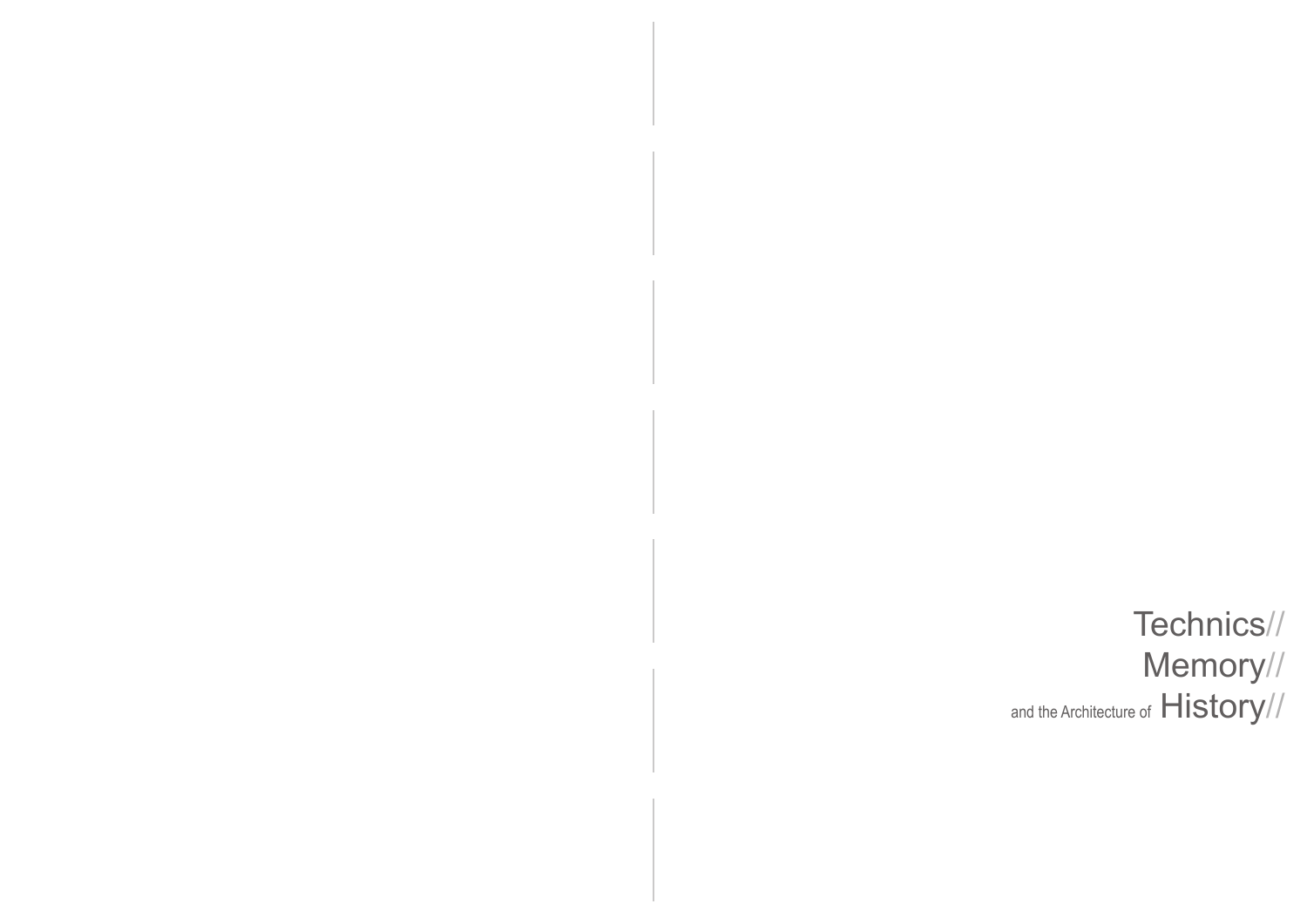# Program//

### Friday// 25.11.2011

School of Architecture + Design

4.00pm - 4.15pm Opening Address//

#### 4.15pm 5.45pm Frame//

### Stuart King:

 The Landscapes of Tasmanian Architectural History Nicole Sully: Destruction of the Dialectics of Memory: Reimagining and Re-remembering the Works of

 Minoru Yamasaki Hannah Lewi:

"Deranging Oneself in Someone Else's House"

5.45pm 6.15pm *Interstices* 12//

## Journal launch and Cocktails

School of Architecture + Design Foyer

### 6.15pm 7.30pm Key Speaker//

Rory Spence Lecture Theatre (School of Architecture + Design)

 Alessandra Ponte: The Archives of the Planet: Cinema, Photography and Memory, 1908-1931

### Interstices// Under Construction Symposium

University of Tasmania Launceston 2527.11.2011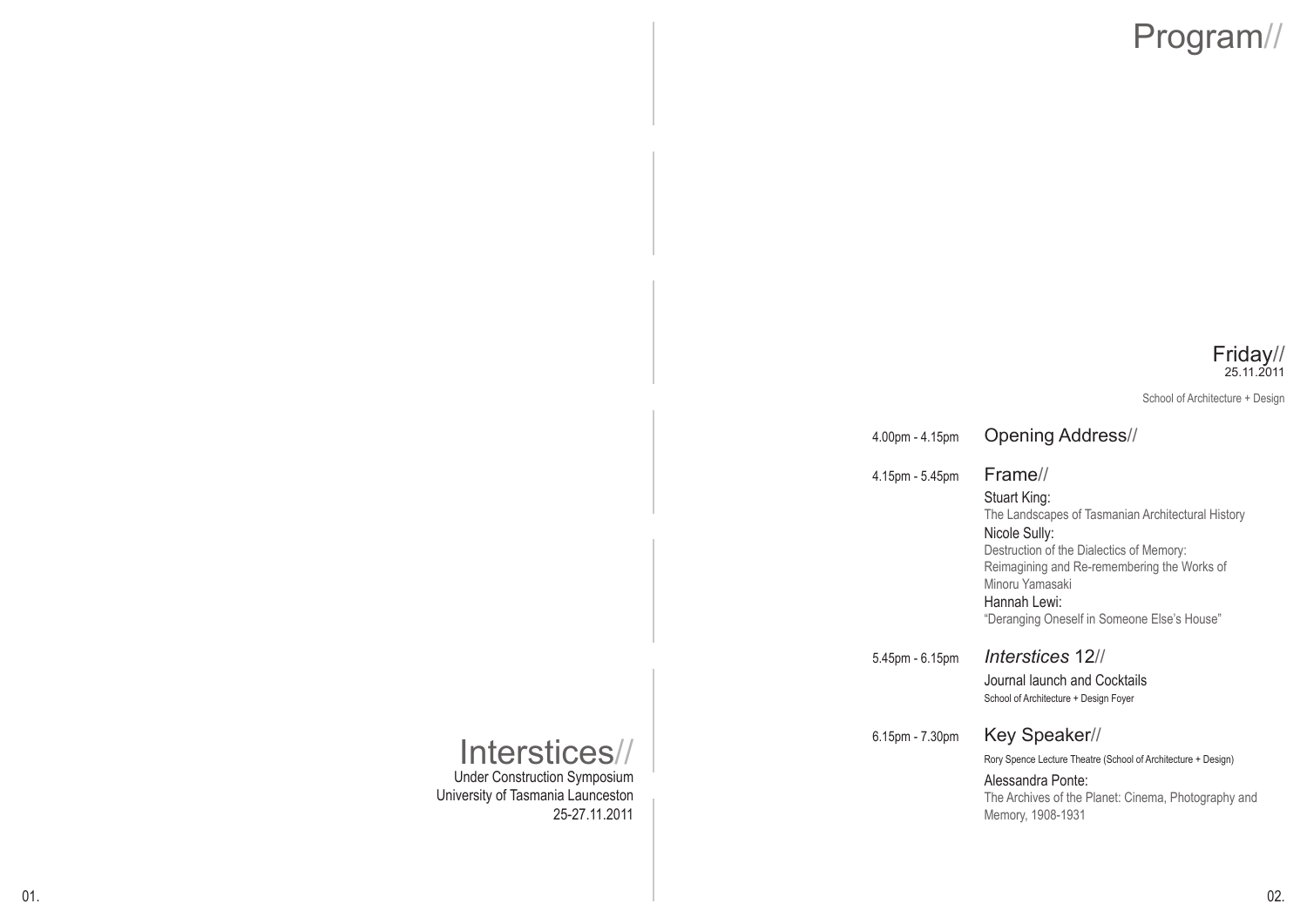### Saturday// 26.11.2011

School of Visual + Performing Arts School of Architecture + Design

|                   | School of Architecture + Design                                                                                                                                                                                                          |                 | School of Architecture + Design                                                                                                                                                                              |
|-------------------|------------------------------------------------------------------------------------------------------------------------------------------------------------------------------------------------------------------------------------------|-----------------|--------------------------------------------------------------------------------------------------------------------------------------------------------------------------------------------------------------|
| 9.00am - 10.30am  | Landscape//<br>School of Visual + Performing Arts Foyer<br>Gini Lee:<br>Re-enacting Stonescapes: Territories under Construction                                                                                                          |                 | John Roberts:<br>The Ruins are Wonderful so Why Worry? Ruins as Historical<br>'Image-Objects' for Aalto and Utzon                                                                                            |
|                   | <b>Brought to Presence</b>                                                                                                                                                                                                               | 2.30pm - 3.00pm | Afternoon Tea//                                                                                                                                                                                              |
|                   | Linda Marie Walker:<br>Untitled Procedures (Working Title)                                                                                                                                                                               | 3.00pm - 4.30pm | School of Architecture + Design Foyer<br>Session 1//Spirit                                                                                                                                                   |
| 10.30am - 11.00am | Jacqueline Power:<br>Intertwined: Ring Trees in Wadi Wadi Country<br>Morning Tea//<br>School of Architecture + Design Foyer                                                                                                              |                 | Seminar Room Level 1 (School of Architecture + Design)<br>Anuradha Chatterjee:<br>Birth, Death, and Rebirth: Reconstruction of Architecture in<br>Ruskin's Writings<br>Hayley Wright:                        |
| 11.00am - 12.00pm | Key Speaker//                                                                                                                                                                                                                            |                 | Catastrophic Facadism: The Authentic Imitation<br>Fiona Gray:<br>Paper and Fire: The Images and Ashes of Rudolf Steiner's                                                                                    |
|                   | Rory Spence Lecture Theatre (School of Architecture + Design)<br>Jeff Malpas:<br><b>Building Memory</b>                                                                                                                                  |                 | Architecture                                                                                                                                                                                                 |
|                   |                                                                                                                                                                                                                                          | 3.00pm - 5.00pm | Session 2//lcon                                                                                                                                                                                              |
| 12.00pm - 1.00pm  | $Lunch$ //<br>School of Architecture + Design Foyer                                                                                                                                                                                      |                 | Seminar Room Level 2 (School of Architecture + Design)<br>Iman Al-Attar:<br>Between the 'represented' and 'representing': The Crisis of                                                                      |
| 1.00pm - 2.30pm   | Session 1//Cinema                                                                                                                                                                                                                        |                 | Urban History and the Techniques of Historiography                                                                                                                                                           |
|                   | Seminar Room Level 1 (School of Architecture + Design)<br>Micheal Tawa:<br>To be two. Interstice and Deconstitution in Cinema and<br>Architecture.<br>Jane Madsen:<br>The Space of Collapse: A Two Part Terrain<br>Nikos Papastergiadis: |                 | Tania Davidge:<br>Catastrophe and Memorialisation: Reflecting on the<br>Architectural After-effects of September 11<br>James Lewis:<br>Understanding the Iconic Icon<br>Tanja Poppelreuter<br>Mneme of Space |
|                   | Transnational Public Spheres: Large Screens and Aesthetic<br>Cosmopolitanism                                                                                                                                                             | 5.00pm - 5.30pm | Drinks//                                                                                                                                                                                                     |
|                   |                                                                                                                                                                                                                                          |                 | School of Architecture + Design Foyer                                                                                                                                                                        |
| 1.00pm - 2.30pm   | Session 2//Psyche<br>Seminar Room Level 2 (School of Architecture + Design)                                                                                                                                                              | 5.30pm - 6.30pm | Key Speaker//                                                                                                                                                                                                |
|                   | Jen Brown:<br>Projecting Brisbane: lines of F/light in the 2011 post-flood<br>Festival<br>Simon Bourke:<br>Interstices and the Aerial Viewpoint: Reconstructing the<br>complexity of the 'normal' experience                             |                 | Rory Spence Lecture Theatre (School of Architecture + Design)<br>Peg Rawes:<br>Spinoza's Geometric Ecology                                                                                                   |

Saturday// 26.11.2011

School of Visual + Performing Arts